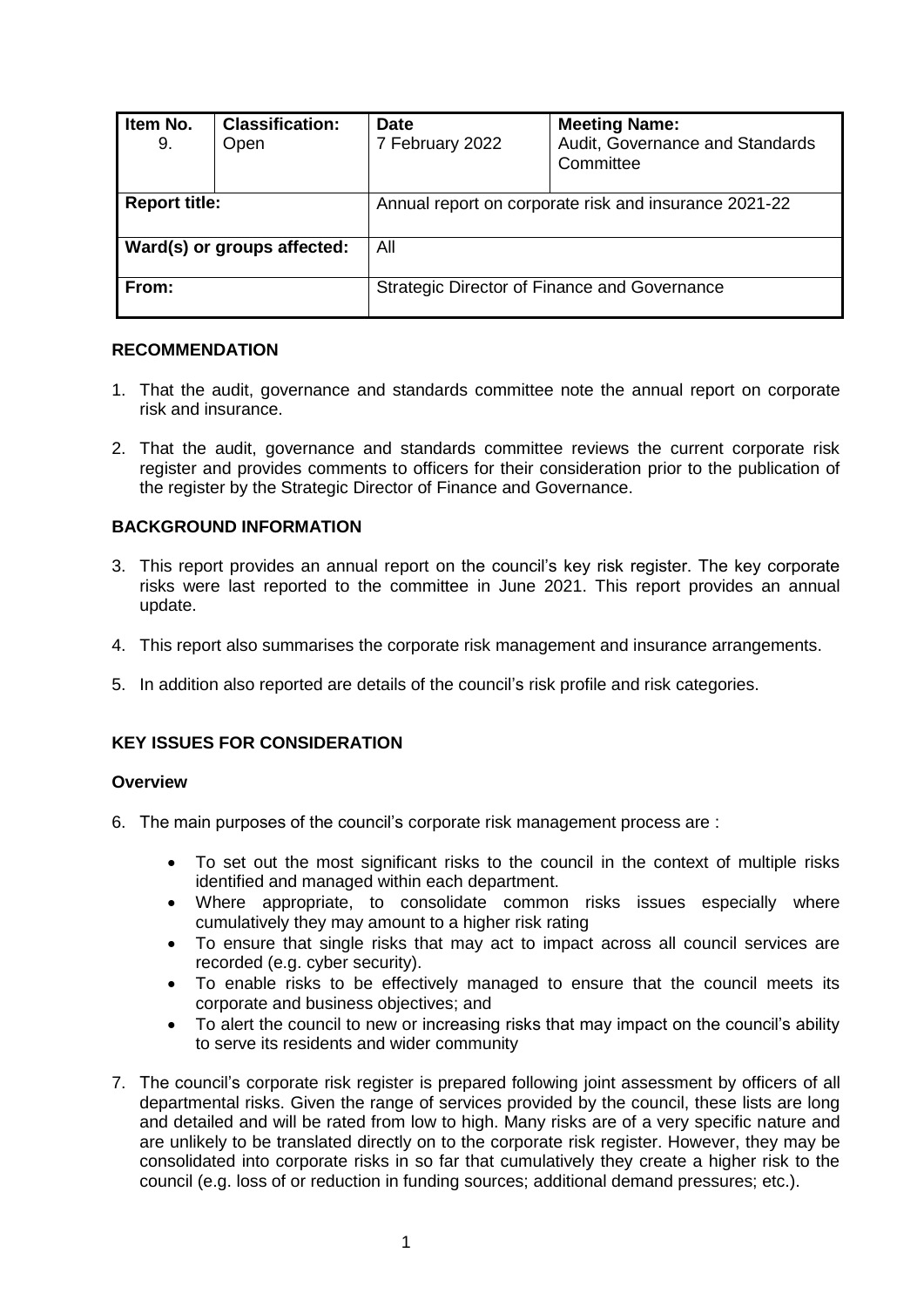8. In the process of preparing the corporate risk register, concentration is placed upon moderation of risk ratings to ensure some consistency across the council and to confirm that appropriate mitigations are in place to manage the risk, as far as that is possible.

## **Risk Categories**

- 9. The council uses the following risk categories to capture risk:
	- Economic (e.g. credit crunch impacting on service delivery)
	- Financial (e.g. budgetary constraints)
	- Reputational (e.g. failures of service delivery which hit the press)
	- Staffing & Culture (e.g. recruitment & retention)
		- Operational (e.g. services not being delivered)
	- Legal & Regulatory (e.g. not complying with a statutory duty)
- 10. The 2022 split of number of risks by risk category is displayed in the table below. The percentage of legal and regulatory risks has increased slightly since last year. The other categories remain at a consistent level compared with the percentages last reported.

| <b>Risk Category</b>          | Percentage (%) May 2021 | Percentage (%) Jan 2022 |
|-------------------------------|-------------------------|-------------------------|
| Economic                      | 5                       |                         |
| Financial                     | 20                      | 18                      |
| Reputational                  | 9                       |                         |
| <b>Staffing &amp; Culture</b> | 10                      | 8                       |
| Operational                   | 34                      | 29                      |
| Legal & Regulatory            | 22                      | 31                      |

# **Corporate Risk Register**

- 11. Each department has a departmental risk register. These are updated via the network of departmental risk champions who work with each departmental senior management team to maintain a current risk register. Each risk register records the risk, assessment score, ownership and key controls and action plans to manage each risk.
- 12. Many departmental risks represent a core component of service delivery and therefore will form part of the day to day performance management of the department.
- 13. Each risk requires mitigations. These outline the current controls in place to manage the risk and identifies, where necessary, any further controls needed to reduce the risk.
- 14. These individual risk registers are stored on the council's risk management software system that are used to build the corporate risk register.
- 15. The departmental risk champions supported by the corporate risk and insurance manager collectively validate the individual departmental risk registers and carry out a review and aggregation exercise to identify the key risks facing the council as a whole. This base exercise was recently repeated and the corporate risk register updated as appropriate and reviewed at Audit, Governance and Standards Committee in June 2021.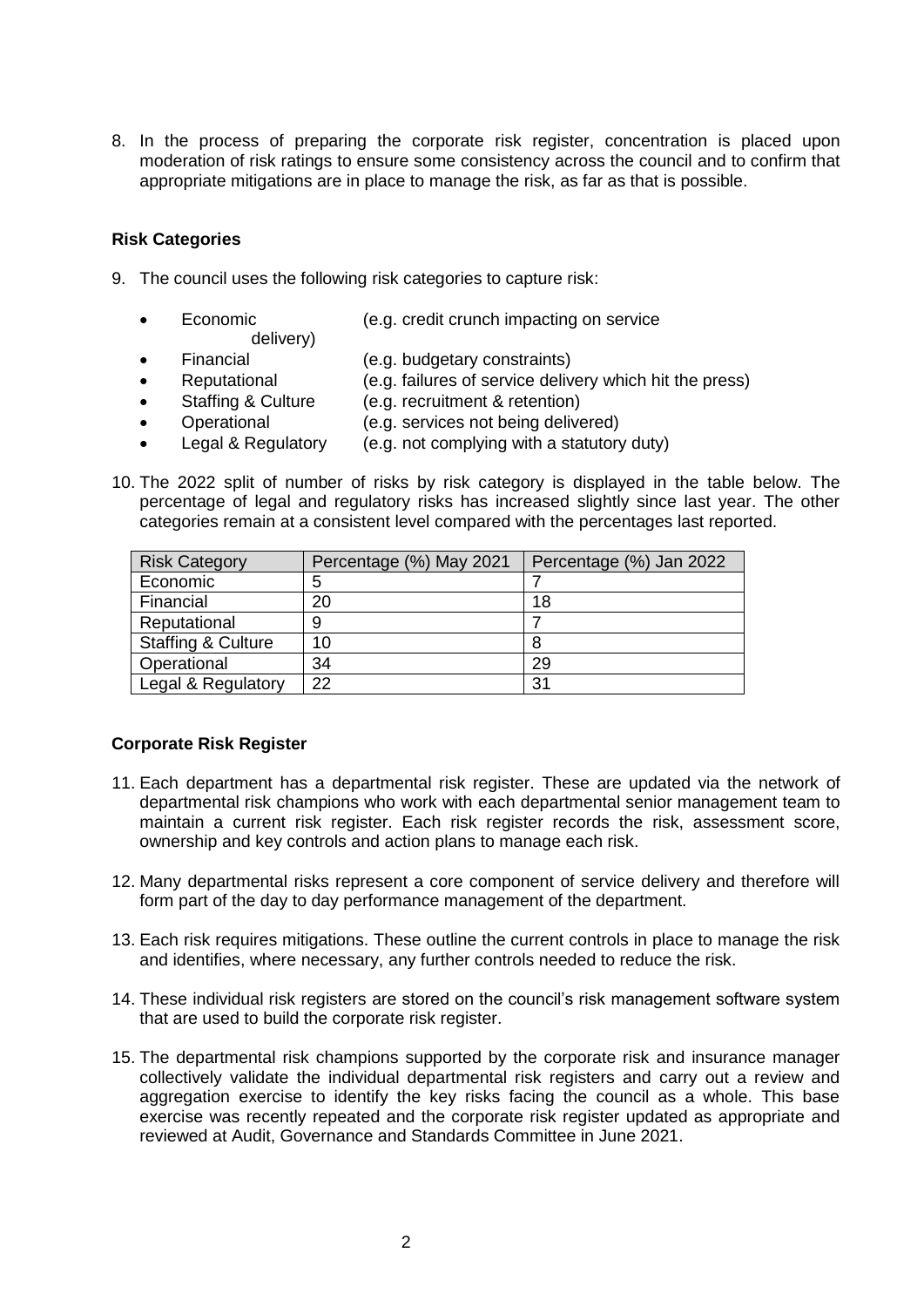16. The risks on the corporate risk register have been revised and consolidated where appropriate since the key corporate risks were last reported to the committee. The key corporate risks also align with the unique challenges of the post pandemic era. The corporate risk register has also been checked against the council's most recent annual governance statement to ensure coverage of appropriate areas.

| <b>Risk Assessment</b> |                    | <b>Number of Risks</b> |                 |
|------------------------|--------------------|------------------------|-----------------|
|                        | <b>Score Range</b> | <b>May 2021</b>        | <b>Jan 2022</b> |
| <b>Red</b>             | 76 - 100           | 19                     | 12              |
| <b>Amber</b>           | $37 - 75$          | 54                     | 57              |
| Yellow                 | $22 - 36$          | 51                     |                 |
| Green                  | 1 - 21             | 29                     |                 |

17. The table below provides a breakdown of the number of risks (by their risk score range) across all council departments.

- 18. The total number of risks in the database is currently 151 which is a very slight decrease in the number of risks reported in 2021, which were 153.
- 19. Work is ongoing within departments on reviewing their risk registers. The quarterly risk champion meetings for the past year have continued to focus on a theme at each meeting where possible, these being, information governance and fraud. The aim of this was to build relationships across the council and explore areas not previously looked at in depth or, in the case of fraud, revisit an area with a different focus. This will continue in 2022 and will revisit other areas previously considered.
- 20. The benchmarking exercise was repeated comparing Southwark's corporate risk register with all other London Borough's (plus the City of London) looking at the register as a whole but focussing specifically on how financial and climate change risks were captured. No information could be found for 10 Boroughs but where it was available for the rest, Southwark's register is broadly in line with the risks captured.

# **Key corporate risks**

- 21. As set out above, following a review and validation of the combined departmental risk registers and an aggregation exercise, the top risks across the council have been identified. These top risks are attached in appendix 1.
- 22. The top risks are generally those that have been assessed as amber or red and which appear in more than one departmental risk register, and are therefore relevant to more than one department. These top risks are those risks which often require most proactive management to ensure that all appropriate mitigation actions have been considered and are being implemented as far as possible.
- 23. In advance of reporting to the audit, governance and standards committee, these have been reported to the corporate governance panel.

# **Insurance Overview**

24. The council purchases a number of different insurance policies to help protect the council against the potential financial loss resulting from a catastrophic insurable event. The council self-insures an element of this, and self insurance levels vary depending on the types of insurances.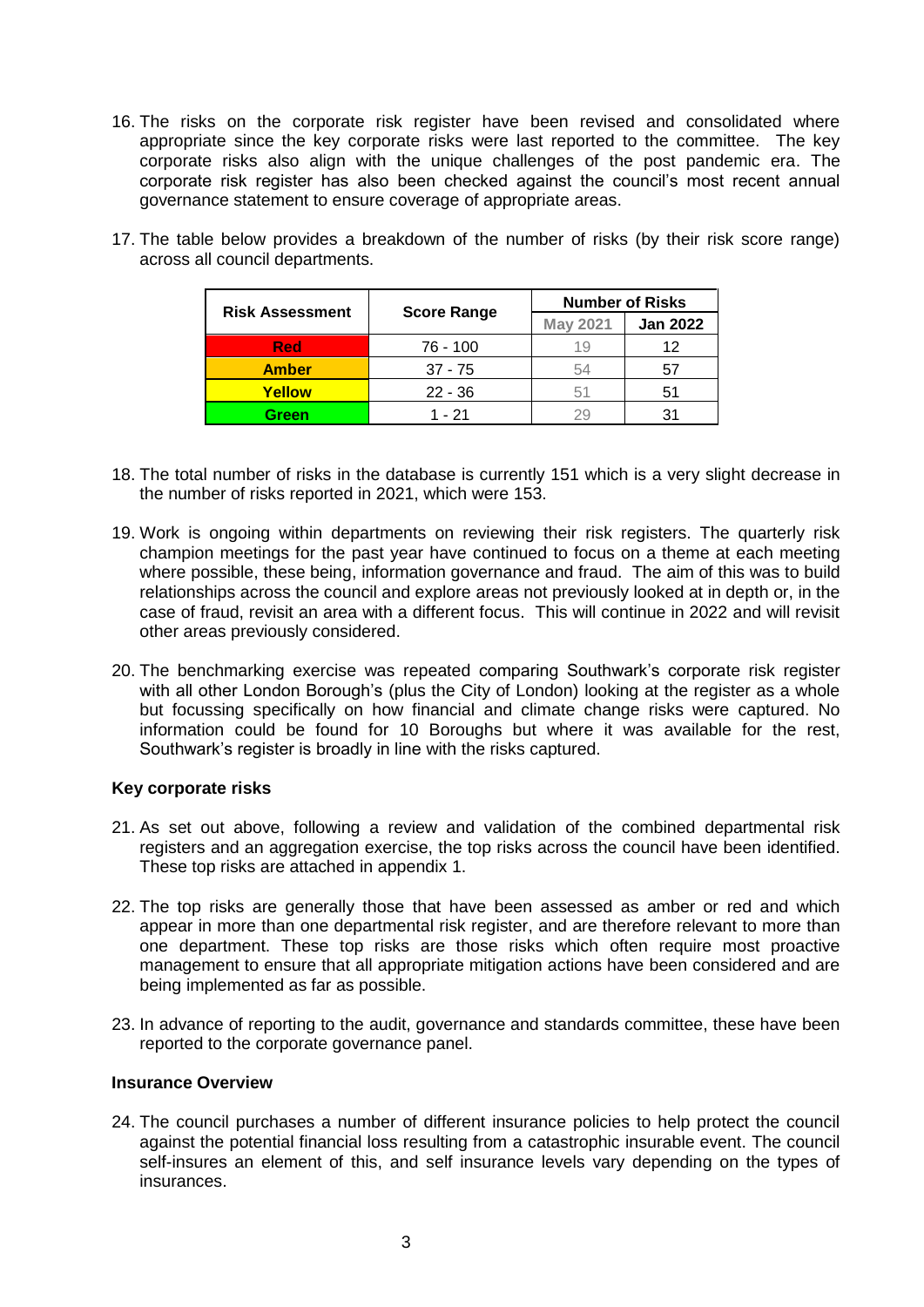- 25. Although it is not legally required to hold insurances other than fidelity guarantee insurance (the details of this insurance are explained in the appendix 2), in line with prudent financial management and in line with other local authorities, the council does purchase various liability insurances and property (asset) related insurances.
- 26. Under the council's financial standing orders, all insurance decisions are the responsibility of the Strategic Director of Finance and Governance. However, the council has limited control over its insurance framework as the public sector insurance market is prescriptive. Levels of cover, scope of cover and excess levels are dictated by what is available in a limited market.

#### **Insurance Cover**

27. The council's insurances fall into two main categories; property policies and liability policies:

- Property policies provide cover for the loss or damage to council assets
- Liability policies protect the council against financial exposure resulting from individuals or organisations making a claim for loss or injury as a result of council activities
- 28. During the period 1 May 2021 to the 26 January 2022, there were 322 new public liability insurance claims made against the council, these were split as follows:

| Damage to third party property | 201 |
|--------------------------------|-----|
| Personal Injury                | 116 |
| Employee                       |     |
| Official's Indemnity           |     |

29. 34 claims were made against property policies in the same period and these all related to the motor fleet under the motor insurance cover*.*

#### **Policy Implications**

30. This report is not considered to have direct policy implications.

# **Community Impact Statement**

31. This report is not considered to have direct impact on local people and communities; however the management of risk is key to the successful achievement of the council's objectives.

#### **Resource Implications**

32. This report is not considered to have direct impact on resource implications, although the management of risk is a part of the effective management of resources.

# **Consultation**

33. Consultation has not been undertaken.

# **SUPPLEMENTARY ADVICE FROM OTHER OFFICERS**

34. None required.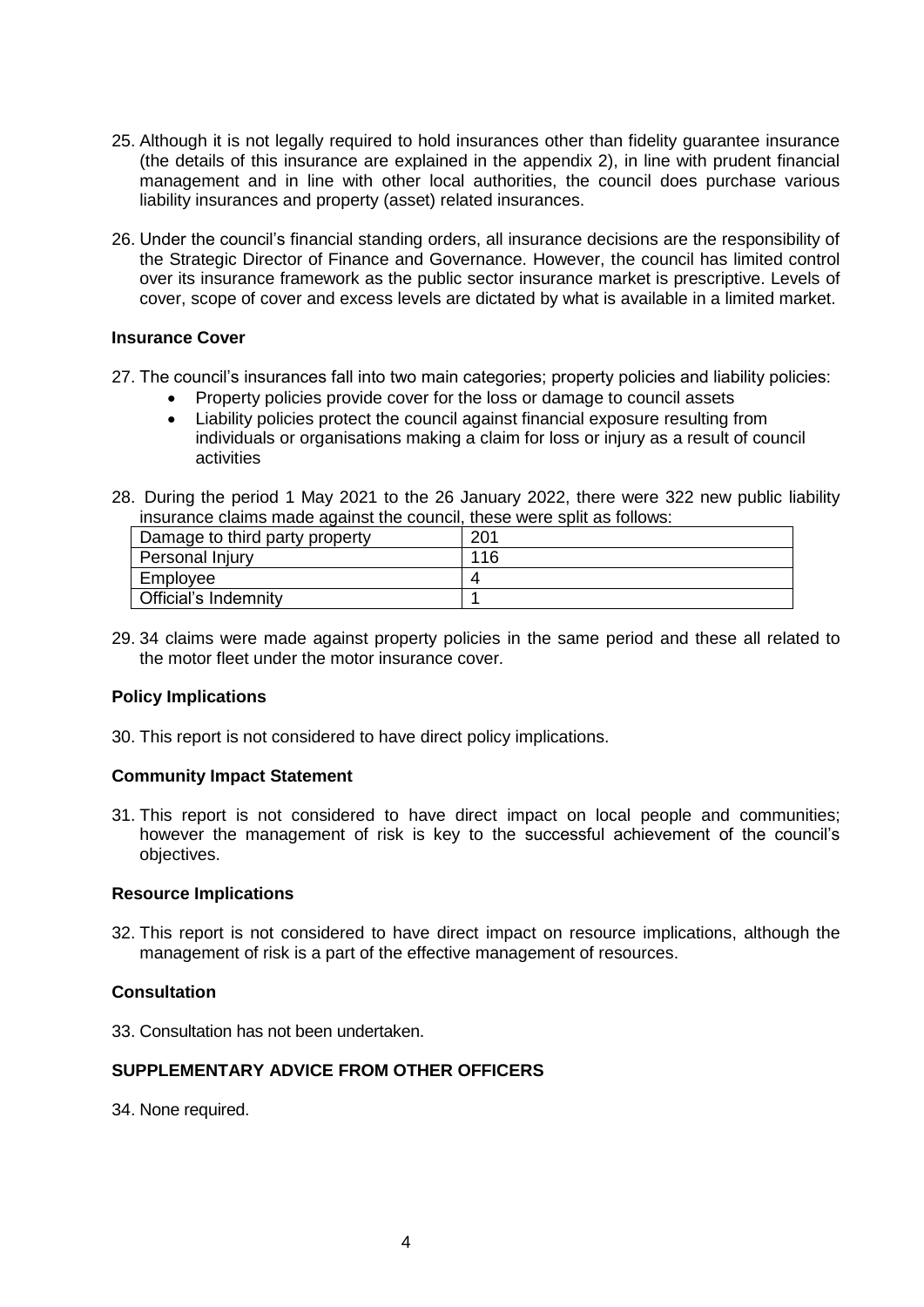# **BACKGROUND DOCUMENTS**

| <b>Background Papers</b> | <b>Held At</b> | <b>Contact</b> |
|--------------------------|----------------|----------------|
| None                     |                |                |

# **APPENDICES**

| No. | <b>Title</b>                               |
|-----|--------------------------------------------|
|     | The Key Corporate Risks as at January 2022 |
|     | Insurances – summary as at January 2022    |

# **AUDIT TRAIL**

| <b>Lead Officer</b>                                                        | Duncan Whitfield, Strategic Director of Finance and Governance |           |           |
|----------------------------------------------------------------------------|----------------------------------------------------------------|-----------|-----------|
| <b>Report Author</b>                                                       | Laura Sandy                                                    |           |           |
| <b>Version</b>                                                             | Final                                                          |           |           |
| <b>Dated</b>                                                               | 27 January 2022                                                |           |           |
| <b>Key Decision?</b>                                                       | No                                                             |           |           |
| <b>CONSULTATION WITH OTHER OFFICERS / DIRECTORATES / CABINET</b>           |                                                                |           |           |
| <b>MEMBER</b>                                                              |                                                                |           |           |
| <b>Comments included</b><br><b>Officer Title</b><br><b>Comments Sought</b> |                                                                |           |           |
| Director of Law and Governance<br><b>No</b><br>No.                         |                                                                |           |           |
| <b>Strategic Director of Finance</b>                                       |                                                                | Yes       | Yes       |
| and Governance                                                             |                                                                |           |           |
|                                                                            |                                                                |           |           |
| List other officers here                                                   |                                                                | N/A       | N/A       |
| <b>Cabinet Member</b>                                                      |                                                                | <b>No</b> | <b>No</b> |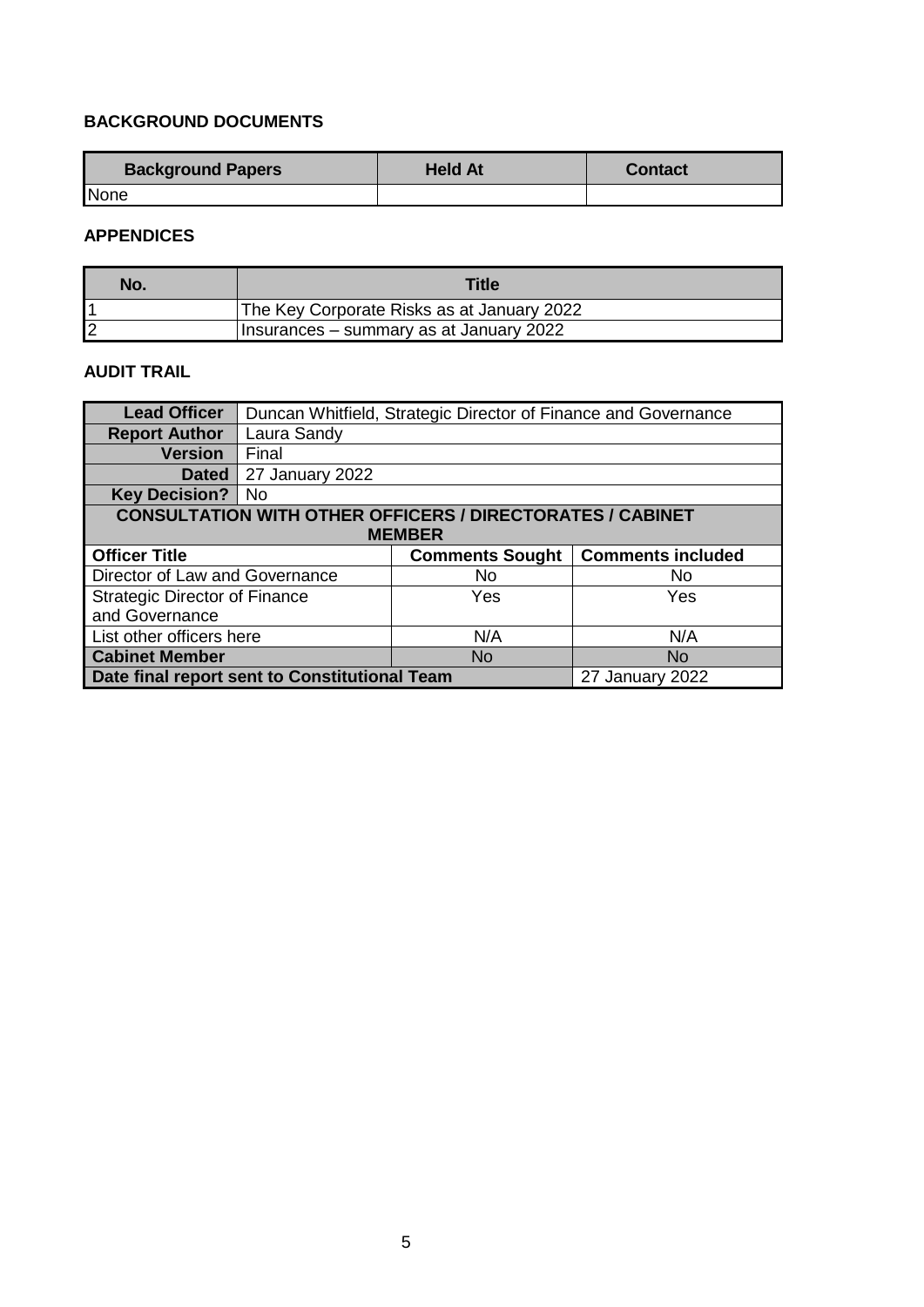# **APPENDIX 1 –** Corporate Risks and High Level Mitigations as at January 2022

| <b>Risk</b>                                                                                                                                                                                                                                                                                                                                                                                                                                                   | Mitigation                                                                                                                                                                                                                                                                                                                                                                                                                                                                                                                                                                                                                                                                                                                                                                                                                                                                                                                                                                                                                                                                          |
|---------------------------------------------------------------------------------------------------------------------------------------------------------------------------------------------------------------------------------------------------------------------------------------------------------------------------------------------------------------------------------------------------------------------------------------------------------------|-------------------------------------------------------------------------------------------------------------------------------------------------------------------------------------------------------------------------------------------------------------------------------------------------------------------------------------------------------------------------------------------------------------------------------------------------------------------------------------------------------------------------------------------------------------------------------------------------------------------------------------------------------------------------------------------------------------------------------------------------------------------------------------------------------------------------------------------------------------------------------------------------------------------------------------------------------------------------------------------------------------------------------------------------------------------------------------|
| <b>Post-Pandemic Recovery</b>                                                                                                                                                                                                                                                                                                                                                                                                                                 |                                                                                                                                                                                                                                                                                                                                                                                                                                                                                                                                                                                                                                                                                                                                                                                                                                                                                                                                                                                                                                                                                     |
| Slow or sporadic post pandemic economic<br>recovery associated with uncertain government<br>financial support to local authorities and strain<br>on the welfare system leads to increased levels<br>of unemployment and other societal<br>fragmentation; consequentially, increased<br>demand for council services such as social<br>care, welfare and emergency support and<br>housing results in potential for conflicting<br>demands on funding available. | Continual lobbying of government to meet<br>needs created by pandemic and the<br>aftermath.<br>Continued close monitoring of impacts on<br>$\bullet$<br>council services and local economy<br>Pan London engagement to communicate<br>$\bullet$<br>with government, the voluntary sector and<br>other agencies<br>Delivery, implementation and monitoring<br>$\bullet$<br>of economic renewal plan<br><b>Embedding of Southwark Stands Together</b><br>$\bullet$<br>programme and related cohesion work to<br>ensure fair and balanced community<br>recovery<br>Engagement of senior managers with<br>$\bullet$<br>regional South East London councils ICS<br>Maintenance of and appropriate allocation<br>$\bullet$<br>of earmarked council reserves to support<br>any shortfalls in the short term                                                                                                                                                                                                                                                                                |
| <b>Cyber Security, IT, Data and Information</b>                                                                                                                                                                                                                                                                                                                                                                                                               |                                                                                                                                                                                                                                                                                                                                                                                                                                                                                                                                                                                                                                                                                                                                                                                                                                                                                                                                                                                                                                                                                     |
| <b>Management</b><br>Total or partial loss of significant core business<br>systems, inadequate data security and the<br>system becoming unfit to meet business needs<br>results in impaired service delivery and<br>performance and impacts on resident<br>satisfaction impacting on the reputation of the<br>council and staff productivity and morale.                                                                                                      | Robust system back-up, firewall, anti virus<br>and cyber security arrangements in place<br>through council's IT team and the<br>managed IT shared service<br>Migration of software solutions to hosted<br>$\bullet$<br>managed services in the cloud<br>Appropriate contractual assurance for both<br>$\bullet$<br>cloud based and hosted services<br>Ensure all hardware and software is<br>supported for security updates<br>Regular maintenance and update of<br>disaster recovery and business continuity<br>plans<br>IT capital improvement programme to<br>continue to bring infrastructure up to an<br>efficient and current standard<br>Further development of IT shared services<br>$\bullet$<br>arrangements with Brent and Lewisham<br>Effective policies, guidance, training and<br>controls to ensure staff compliance<br>Robust information governance<br>arrangements including well defined Data<br><b>Protection Officer and Senior Information</b><br><b>Risk Owner responsibilities</b><br>Training and awareness of staff both<br>ongoing and through induction |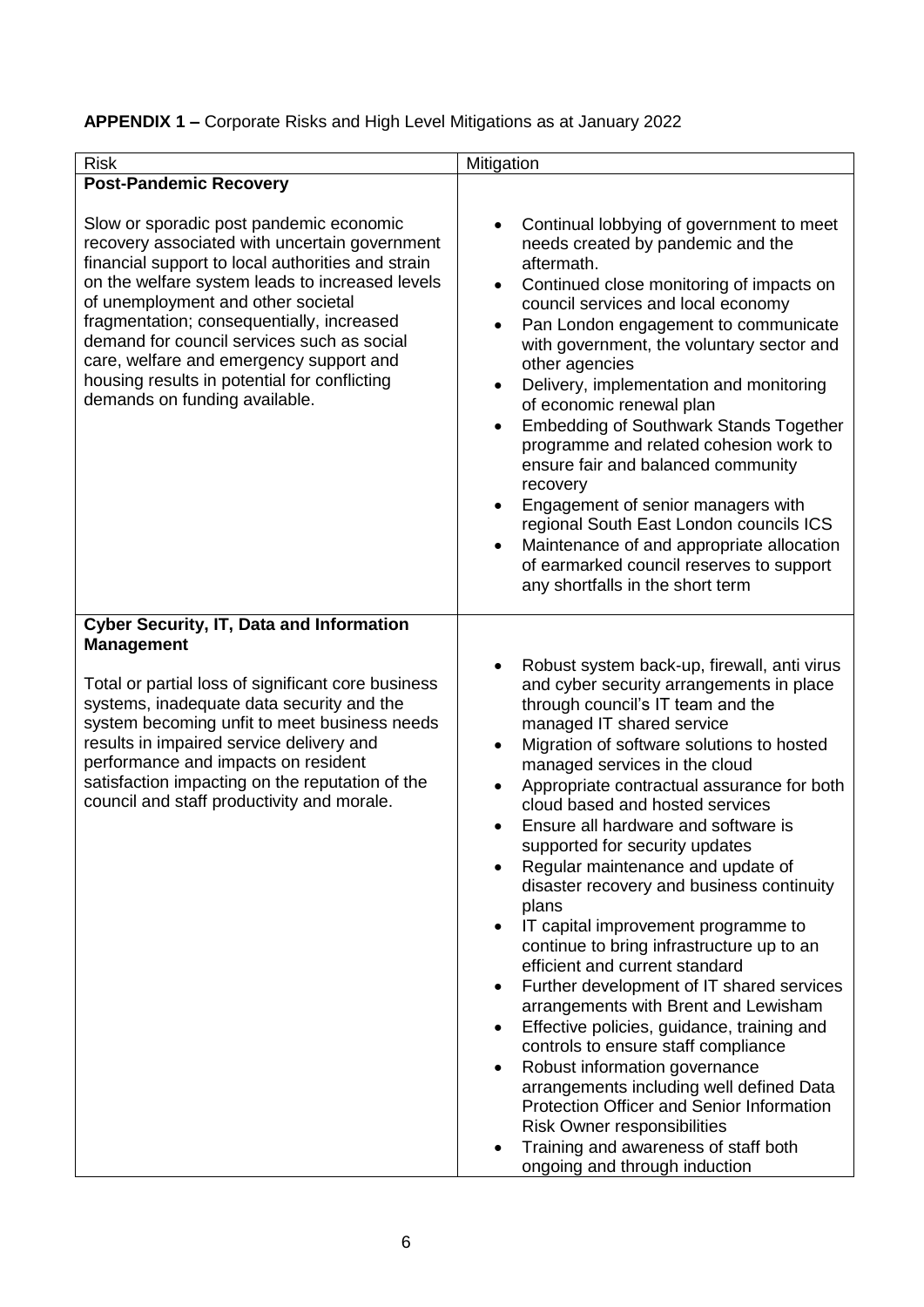| <b>Acute Socio-Economic Factors</b>                                                                                                                                                                                                                                                                                                                                                                           |                                                                                                                                                                                                                                                                                                                                                                                                                                                                                                                                                                                                                                                                                                                                                                                                                |  |
|---------------------------------------------------------------------------------------------------------------------------------------------------------------------------------------------------------------------------------------------------------------------------------------------------------------------------------------------------------------------------------------------------------------|----------------------------------------------------------------------------------------------------------------------------------------------------------------------------------------------------------------------------------------------------------------------------------------------------------------------------------------------------------------------------------------------------------------------------------------------------------------------------------------------------------------------------------------------------------------------------------------------------------------------------------------------------------------------------------------------------------------------------------------------------------------------------------------------------------------|--|
| Failure or lack of capacity to react to wider<br>economic and socio-economic trends, including<br>recession, unemployment and potential impact<br>on levels of homelessness, market forces (e.g.<br>London housing market), international and<br>domestic migration, post Brexit developments<br>and inflation, that creates either funding<br>shortfalls or compromises the delivery of council<br>services. | Flexible Medium Term Financial Strategy,<br>$\bullet$<br>reviewed regularly<br>Capital programme subject to continual<br>$\bullet$<br>review and update to ensure delivery of<br>council priorities<br>Active but flexible social regeneration,<br>$\bullet$<br>transformation and development<br>programmes<br>Active local economy engagement to<br>$\bullet$<br>communicate issues and to help mitigate<br>risks to business and employment<br>Delivery, implementation and monitoring<br>$\bullet$<br>of economic renewal plan<br>Continue to generate capital receipts to<br>$\bullet$<br>support capital programme and other new<br>projects<br>Regular update of fees and charges and<br>$\bullet$<br>review of new income generating schemes<br>to help mitigate financial impacts and risk<br>of cuts |  |
| <b>Welfare Reform</b>                                                                                                                                                                                                                                                                                                                                                                                         |                                                                                                                                                                                                                                                                                                                                                                                                                                                                                                                                                                                                                                                                                                                                                                                                                |  |
| Changes to the welfare support system create<br>direct and indirect financial pressures on the<br>council through increased demand for all<br>services to those affected by the changes<br>creating the potential for capacity and resource<br>shortfalls.                                                                                                                                                    | Responsive forecasting and modelling to<br>$\bullet$<br>inform financial planning assumptions<br>Working with external stakeholders and<br>$\bullet$<br>the voluntary sector to maximise available<br>support from all sources<br>Additional support targeted at those most<br>at risk<br>Data and information management to help<br>inform options analysis and decision<br>taking<br>Maintenance of and appropriate allocation<br>$\bullet$<br>of earmarked council reserves to support<br>any shortfalls in the short term                                                                                                                                                                                                                                                                                  |  |
| <b>Medium Term Financial Planning</b>                                                                                                                                                                                                                                                                                                                                                                         |                                                                                                                                                                                                                                                                                                                                                                                                                                                                                                                                                                                                                                                                                                                                                                                                                |  |
| The continued uncertainty regarding local<br>government funding beyond 2022-23 presents<br>the council with significant challenges in<br>presenting balanced medium term financial<br>strategies and in preparing and presenting<br>longer term budget options which reflect the<br>council's priorities and ambitions and safeguard<br>the provision of mandatory functions.                                 | Financial remits presented to cabinet each<br>٠<br>spring / early summer<br>Annual budget challenge and options<br>$\bullet$<br>appraisal process in place including<br>budget scrutiny<br>Robust monthly budget monitoring to<br>$\bullet$<br>review progress towards targets and<br>regular reporting to Cabinet                                                                                                                                                                                                                                                                                                                                                                                                                                                                                             |  |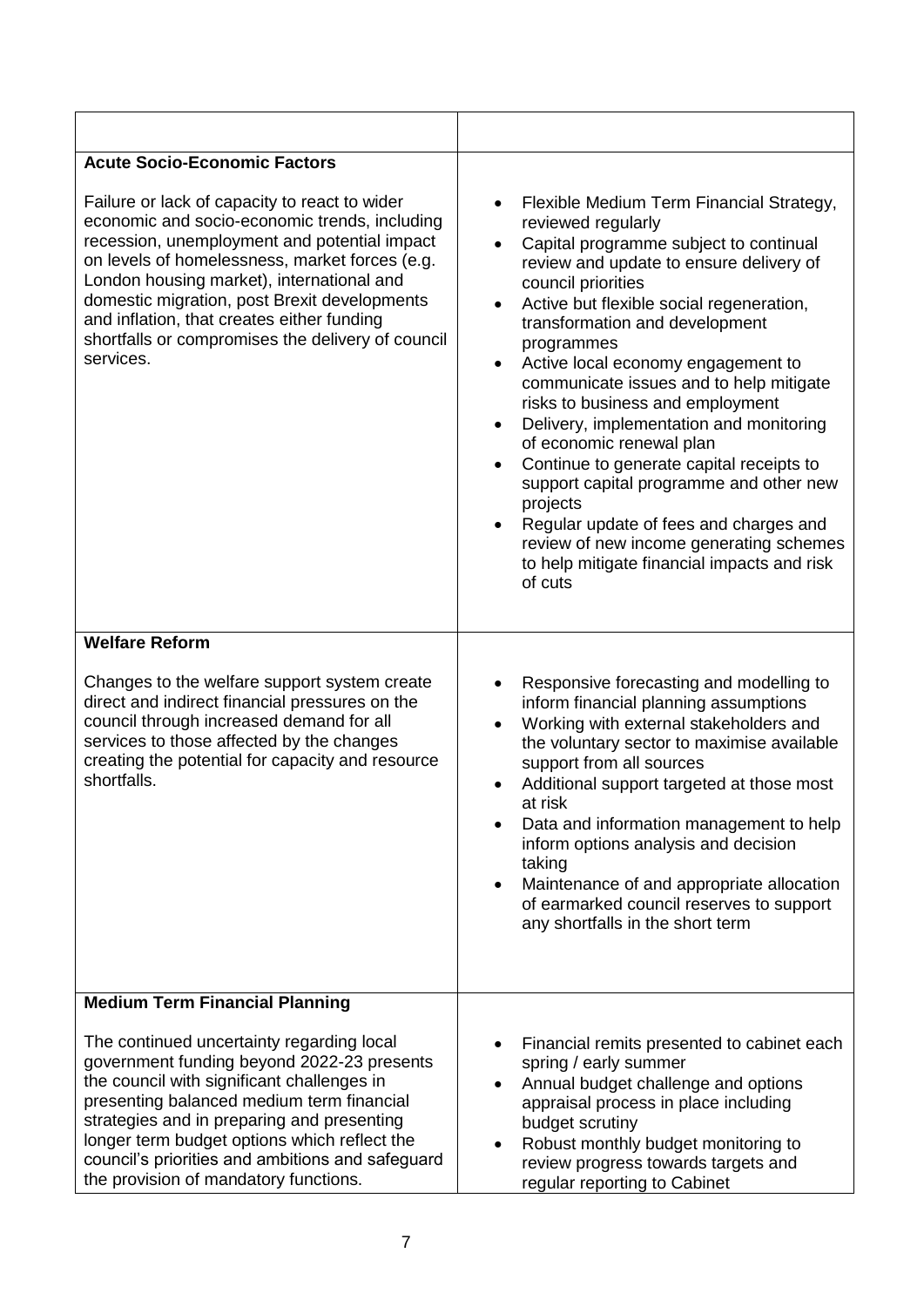|                                                                                                                                                                                                                                                                                                                                                                                                            | <b>Overview and Scrutiny</b><br>$\bullet$<br>Planning future budgets as far as possible<br>$\bullet$<br>to show financial risks related to funding<br>uncertainty<br>Statutory reporting on robustness of<br>$\bullet$<br>budget estimates<br>Active engagements through S.151 Chief<br>Finance Officer networks to seek clarity on<br>future funding<br>Maintenance of adequate levels of<br>balances and reserves<br>Consistent external audit opinions<br>sustained over time                                                                  |
|------------------------------------------------------------------------------------------------------------------------------------------------------------------------------------------------------------------------------------------------------------------------------------------------------------------------------------------------------------------------------------------------------------|---------------------------------------------------------------------------------------------------------------------------------------------------------------------------------------------------------------------------------------------------------------------------------------------------------------------------------------------------------------------------------------------------------------------------------------------------------------------------------------------------------------------------------------------------|
| <b>Transformation and Major Projects</b>                                                                                                                                                                                                                                                                                                                                                                   |                                                                                                                                                                                                                                                                                                                                                                                                                                                                                                                                                   |
| Unforeseen events and/or adverse reaction to<br>council programmes result in the failure of (or<br>the serious delay to) key capital projects or to<br>direct housing delivery projects causing damage<br>to the council's ability to meet the borough's<br>long term housing and investment needs and<br>resulting in short term financing or funding<br>implications for the council.                    | Ongoing quality assurance of processes to<br>$\bullet$<br>mitigate scope for challenge<br>Close inter-departmental working with<br>$\bullet$<br>colleagues to develop overall planning<br>strategies<br>Work with press office and key partners to<br>$\bullet$<br>manage communication<br>Key contracts and frameworks being put in<br>$\bullet$<br>place by the council<br>Adherence to the prudential code that<br>$\bullet$<br>regulates and contains council borrowing<br>Appropriate financial provision (MRP) to<br>secure borrowing risk. |
| <b>Legal and Regulatory - Government policy</b>                                                                                                                                                                                                                                                                                                                                                            |                                                                                                                                                                                                                                                                                                                                                                                                                                                                                                                                                   |
| Legislative and / or financial changes, including<br>current and future loss of funding or<br>international factors stemming from changes in<br>government policy, seriously impact on the<br>delivery of balanced budgets for council<br>services and the council's ability to meet either<br>the pressures created by changes in demand<br>for services or the opportunities due to lack of<br>capacity. | Seek to influence policy through<br>professional networks<br>Contributions to local, regional and<br>$\bullet$<br>professional responses to Government<br>consultations and mandates<br>Departments to keep up to date with<br>$\bullet$<br>changes affecting their services<br>Collaborative working with other local<br>$\bullet$<br>authorities and London boroughs to fully<br>understand any changes<br>Seek expert external legal and<br>$\bullet$<br>professional advice as appropriate                                                    |
| <b>Unforeseen Major Event</b>                                                                                                                                                                                                                                                                                                                                                                              |                                                                                                                                                                                                                                                                                                                                                                                                                                                                                                                                                   |
| An unforeseen major event occurs which affects<br>critical services and the council's ability to<br>deliver business as usual resulting in financial                                                                                                                                                                                                                                                       | Maintain and update disaster recovery and<br>$\bullet$<br>business continuity plans<br>Undertake practice scenarios to check<br>$\bullet$                                                                                                                                                                                                                                                                                                                                                                                                         |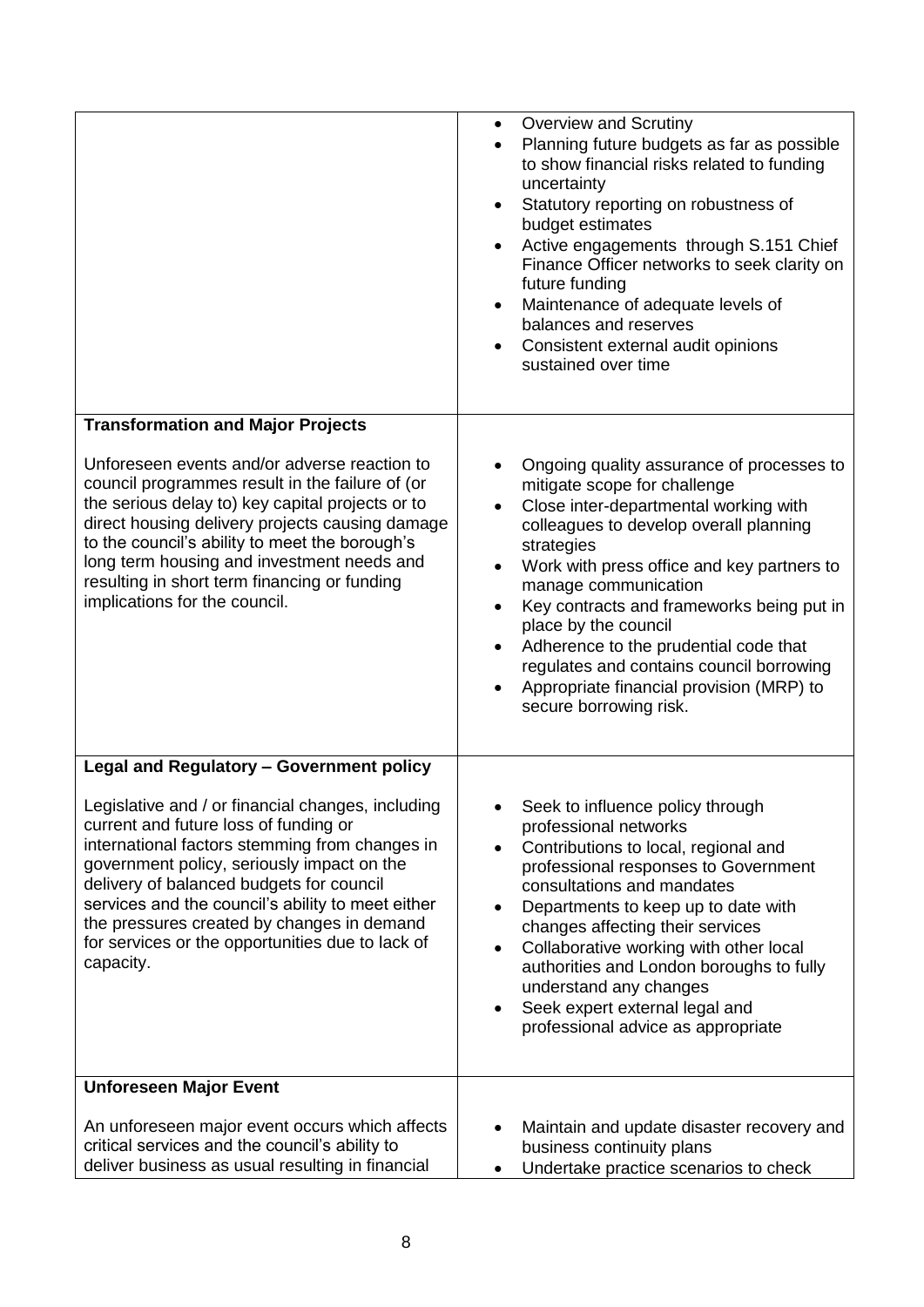| strain and impacts on the resilience and<br>wellbeing of staff.                                                                                                                                                                                                                  | robustness of business continuity plans<br>Engagement with contractors and partners<br>$\bullet$<br>to check preparedness<br>Flexible, trained staff in place to respond<br>$\bullet$<br>to changes in demand                                                                                                                                                                                                                                                                                                                                                                                                       |
|----------------------------------------------------------------------------------------------------------------------------------------------------------------------------------------------------------------------------------------------------------------------------------|---------------------------------------------------------------------------------------------------------------------------------------------------------------------------------------------------------------------------------------------------------------------------------------------------------------------------------------------------------------------------------------------------------------------------------------------------------------------------------------------------------------------------------------------------------------------------------------------------------------------|
| <b>Asset Management</b>                                                                                                                                                                                                                                                          |                                                                                                                                                                                                                                                                                                                                                                                                                                                                                                                                                                                                                     |
| Failure to invest appropriately in the<br>maintenance or management of the council's<br>assets, to have clear sight of responsibility for<br>assets, or a sudden and unforeseen event<br>which may give rise to unacceptable future<br>liabilities.                              | Programmes of planned and preventative<br>maintenance (PPM) in place<br>Capital investment strategy and targeted<br>$\bullet$<br>investment in assets in place<br>Annual asset condition verification and<br>$\bullet$<br>effective monitoring of assets<br>Insurance programme in place to respond<br>$\bullet$<br>to sudden and unforeseen events                                                                                                                                                                                                                                                                 |
| <b>Failure of Key Provider</b>                                                                                                                                                                                                                                                   |                                                                                                                                                                                                                                                                                                                                                                                                                                                                                                                                                                                                                     |
| The unexpected failure of a key provider /<br>partner / contractor resulting in serious<br>disruption to a critical service and potential<br>increased expenditure and need for resources<br>to provide an alternative solution with resulting<br>potential reputational damage. | Robust procurement and contracting<br>processes in place safeguarding against<br>foreseen failure<br>Evaluation of third sector grant<br>$\bullet$<br>programmes<br>Contingency and business continuity plans<br>$\bullet$<br>to be maintained<br>Backup contractors in place where<br>appropriate                                                                                                                                                                                                                                                                                                                  |
| <b>Climate Emergency</b>                                                                                                                                                                                                                                                         |                                                                                                                                                                                                                                                                                                                                                                                                                                                                                                                                                                                                                     |
| Impact of the climate change strategy creates<br>capacity, financial or practical operational<br>challenges and pressures with the potential for<br>reputational damage for any failure in delivery.                                                                             | Specific capital investment to tackle<br>climate risks and opportunities<br>Climate Emergency team established<br>$\bullet$<br>under Director of Climate<br>Cross departmental collaboration to<br>$\bullet$<br>develop the council's strategy<br>Engagement with stakeholders and<br>٠<br>partners<br>Development of council governance<br>$\bullet$<br>structures, policies and procedures to<br>incorporate a commitment to the strategy<br>Development of clear and funded plan of<br>$\bullet$<br>activity to meet objectives of the council<br>Clear communication plan with all<br>$\bullet$<br>stakeholders |
| <b>Fraud</b>                                                                                                                                                                                                                                                                     |                                                                                                                                                                                                                                                                                                                                                                                                                                                                                                                                                                                                                     |
| Process, control, or management failure                                                                                                                                                                                                                                          | Fraud awareness training of key risk areas                                                                                                                                                                                                                                                                                                                                                                                                                                                                                                                                                                          |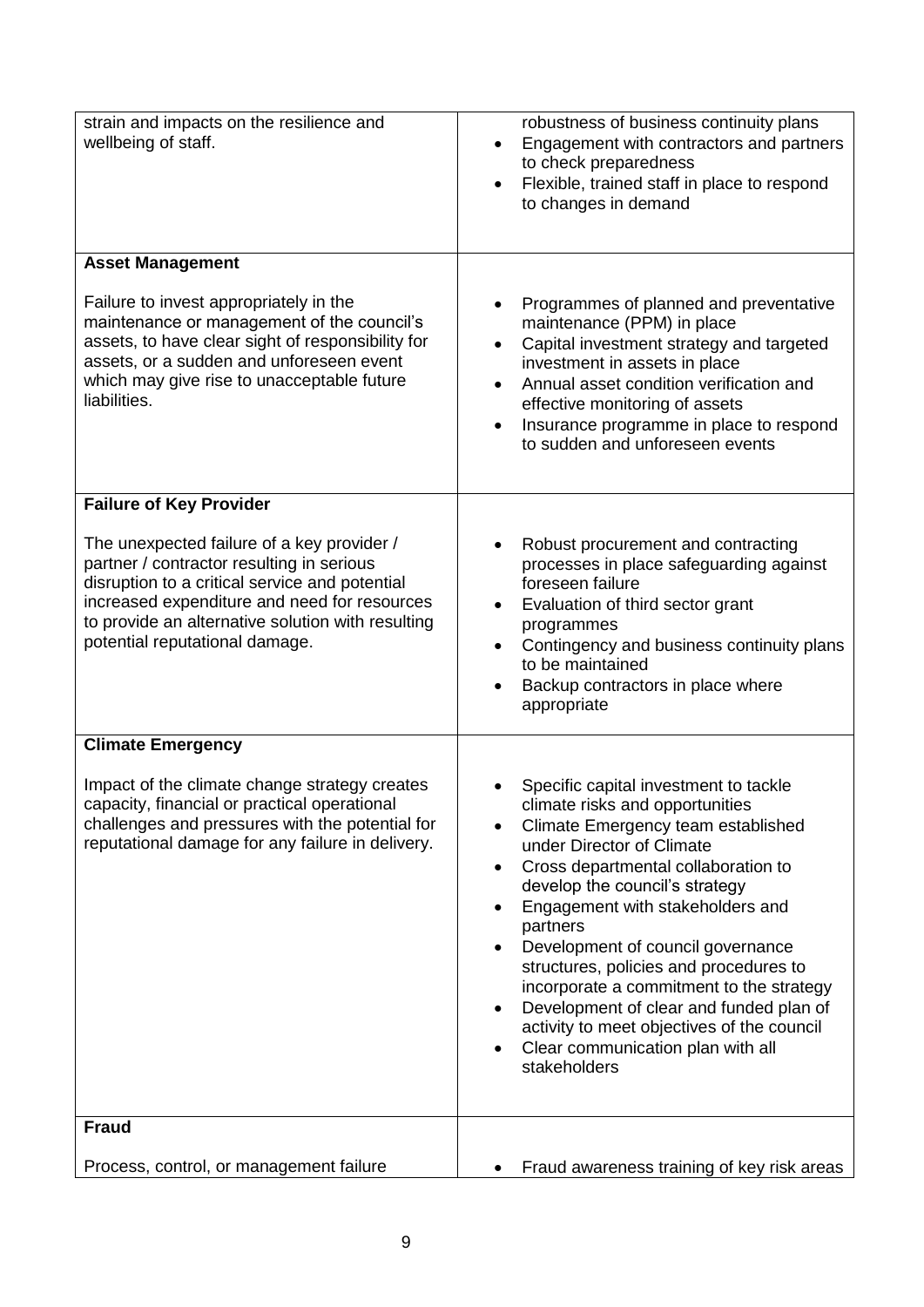| particularly during periods of significant change,<br>economic and social hardship and ongoing<br>funding reductions leads to an increase in<br>fraudulent activity resulting in financial and<br>legislative consequences for the council and the<br>potential for reputational damage. | as identified through the risk register<br>Internal audit plan aligned to key fraud<br>$\bullet$<br>risks<br>Proactive work undertaken by internal<br>$\bullet$<br>anti-fraud team<br>Corporate governance guidance followed<br>٠<br>Active contract management by contract<br>$\bullet$<br>managers<br>Regular reviews of authorisation limits of<br>$\bullet$<br>staff through council's schemes of<br>management and delegation<br>Crime insurance in place to minimise any<br>$\bullet$<br>financial loss |
|------------------------------------------------------------------------------------------------------------------------------------------------------------------------------------------------------------------------------------------------------------------------------------------|---------------------------------------------------------------------------------------------------------------------------------------------------------------------------------------------------------------------------------------------------------------------------------------------------------------------------------------------------------------------------------------------------------------------------------------------------------------------------------------------------------------|
| <b>Health &amp; Safety</b><br>Failure to provide adequate provision of<br>protection of staff, elected members, residents<br>and all relevant stakeholders leading to their<br>safety and / or mental health and wellbeing<br>being compromised.                                         | Health and safety staffing arrangements<br>and corporate and departmental systems<br>regularly reviewed<br>Staff wellbeing programme in place and<br>$\bullet$<br>promoted<br>Cautionary contact warning system to be<br>$\bullet$<br>further developed<br>Individual risk assessments for post covid<br>$\bullet$<br>period to remain for most vulnerable<br>employees                                                                                                                                       |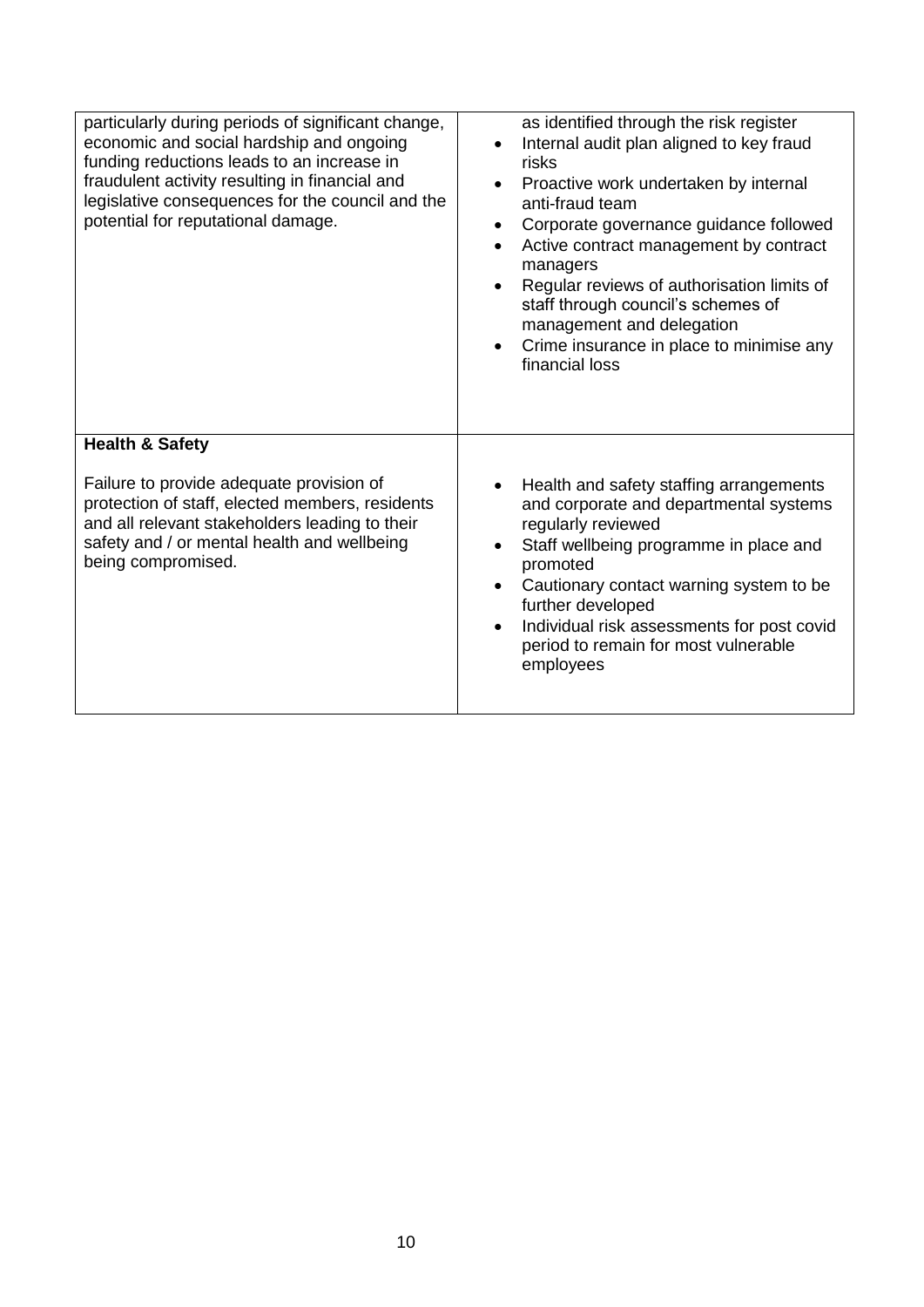| <b>Insurance</b><br><b>Type</b>         | <b>Description of Cover</b>                                                                                                                 | <b>Examples</b>                                                                                                                                                                                                                                              | <b>Insurer</b> | <b>Extent of</b><br><b>Cover</b> | <b>Annual</b><br>Review/<br><b>Renewal</b> |
|-----------------------------------------|---------------------------------------------------------------------------------------------------------------------------------------------|--------------------------------------------------------------------------------------------------------------------------------------------------------------------------------------------------------------------------------------------------------------|----------------|----------------------------------|--------------------------------------------|
| <b>Public</b><br><b>Liability</b>       | As a result of negligence<br>of the council in carrying<br>out its duties, 3rd<br>parties suffer injury or<br>loss.                         | 1. Slip, trip or fall<br>resulting in personal<br>injury<br>2. Tenant property<br>damage as a result of<br>council negligence in<br>repairing the property<br>3. Historic child abuse<br>claim                                                               | <b>RMP QBE</b> | <b>All Council</b>               | 1 October                                  |
| <b>Employers</b><br><b>Liability</b>    | As a result of negligence<br>of the council,<br>employees (including<br>volunteers, members<br>etc) have suffered<br>injury.                | 1. Employee falls down<br>stairs and believes the<br>council was negligent<br>(e.g. unsafe working<br>place).<br>2. Teaching assistant /<br>care working assaulted<br>by 3rd party and<br>believes the council<br>should have provided<br>better protection. | <b>RMP QBE</b> | <b>All Council</b>               | 1 October                                  |
| <b>Officials</b><br><b>Indemnity</b>    | As a result of negligence<br>of a council employee<br>carrying out a statutory<br>duty, a 3rd party suffers<br>a financial loss.            | 1. Land search is carried<br>out by the council and<br>incorrect information is<br>given to a 3rd party who<br>suffers loss as result.                                                                                                                       | <b>RMP QBE</b> | <b>All Council</b>               | 1 October                                  |
| <b>Professional</b><br><b>Indemnity</b> | As a result of the<br>negligence of a council<br>employee carrying out a<br>non-statutory duty, a<br>3rd party suffers a<br>financial loss. | 1. A non-statutory<br>professional service<br>provided by the council<br>e.g. legal advice given is<br>incorrect and 3rd party<br>suffers loss as a result.                                                                                                  | <b>RMP QBE</b> | <b>All Council</b>               | 1 October                                  |
| <b>Libel And</b><br><b>Slander</b>      | As a result of writing or<br>doing something that is<br>slanderous to a 3rd<br>party the council is sued<br>for financial loss.             | 1. Writing something<br>dishonest regarding an<br>individual.                                                                                                                                                                                                | <b>RMP QBE</b> | <b>All Council</b>               | 1 October                                  |

**APPENDIX 2 - Types of Insurance Held by the Council**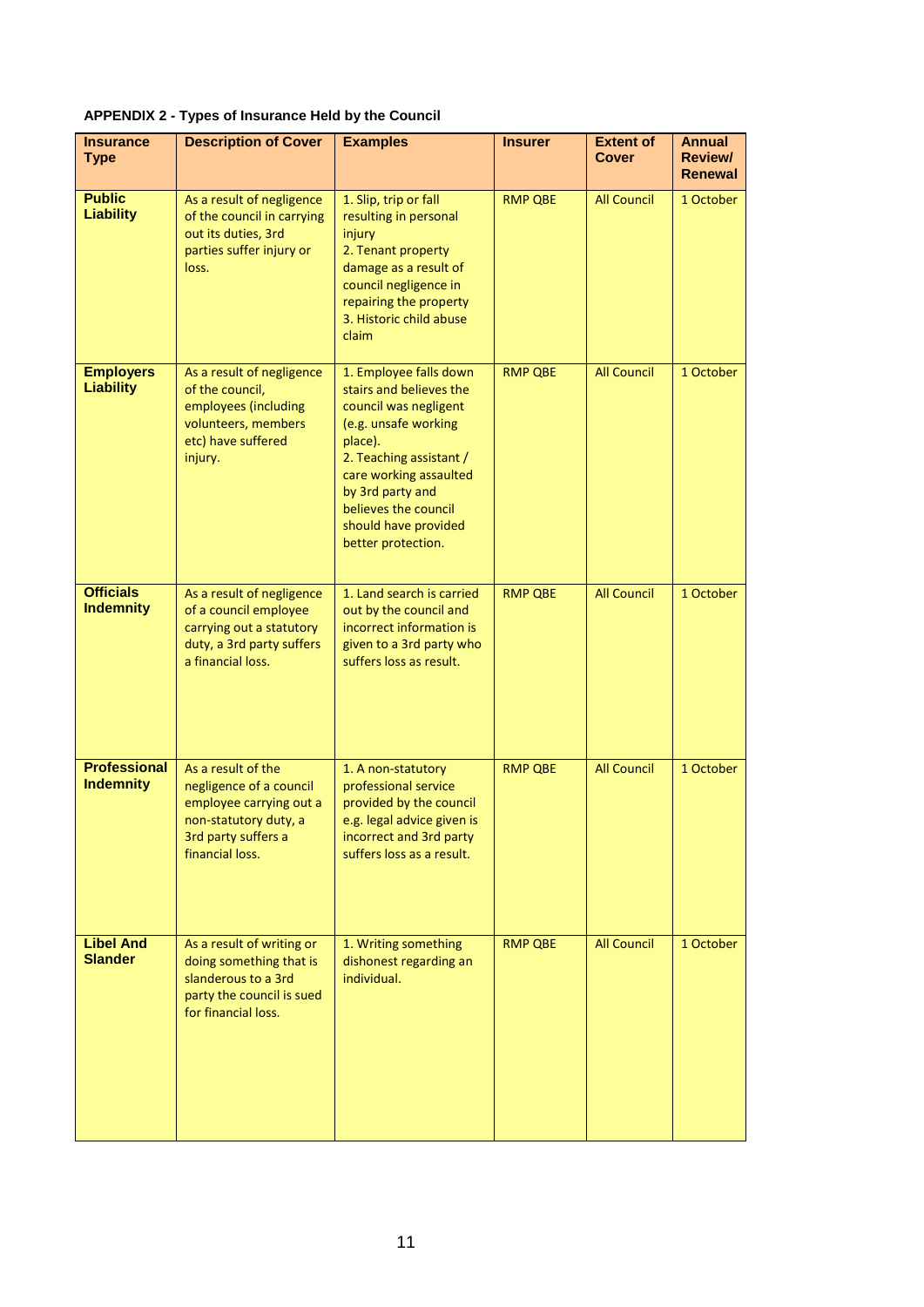| <b>Property</b><br>(General)                     | Property damage to<br>school or council office                                                                                                                            | 1. Major fire / flood at<br>council property or<br>school contained in the<br>property schedule.                                                     | Zurich     | <b>All Council</b>           | 1 October |
|--------------------------------------------------|---------------------------------------------------------------------------------------------------------------------------------------------------------------------------|------------------------------------------------------------------------------------------------------------------------------------------------------|------------|------------------------------|-----------|
| <b>Property</b><br>(Housing)                     | Property damage to<br>housing stock                                                                                                                                       | 1. Major fire or flood at a<br>council owned housing<br>block in the housing<br>schedule of properties.                                              | Zurich     | <b>Housing</b><br>Department | 1 October |
| <b>All Risks</b>                                 | Cover for various works<br>of art and jewels.                                                                                                                             | 1. Theft of mayor's<br>regalia or work of art.                                                                                                       | Zurich     | <b>All Council</b>           | 1 October |
| <b>Money</b>                                     | Money in storage or in<br>transit.                                                                                                                                        | 1. Hold up of cash in<br>transit                                                                                                                     | Zurich     | <b>All Council</b>           | 1 October |
| <b>Computers</b>                                 | Property damage to<br>removable computer<br>equipment, including<br>servers, laptops etc                                                                                  | 1. Fire at general<br>property with damage to<br>computer equipment.                                                                                 | Zurich     | <b>All Council</b>           | 1 October |
| <b>Crime</b><br>(Fidelity<br><b>Guarantee)</b>   | An employee defrauds<br>the council of money or<br>assets                                                                                                                 | 1. Officer of the council<br>in collusion with 3rd<br>party circumvents the<br>council's controls to take<br>money or assets.                        | Zurich     | <b>All Council</b>           | 1 October |
| <b>Personal</b><br><b>Accident</b><br>and Travel | Non-accidental injury to<br>employee during the<br>course of their<br>employment.<br>Cover also in force when<br>an insured person is<br>travelling on official<br>duties | <b>Member of public</b><br>attacks and injures an<br>employee of the council<br>while doing their job<br>Cover also provided for<br>medical expenses | <b>RSA</b> | <b>All Council</b>           | 1 October |